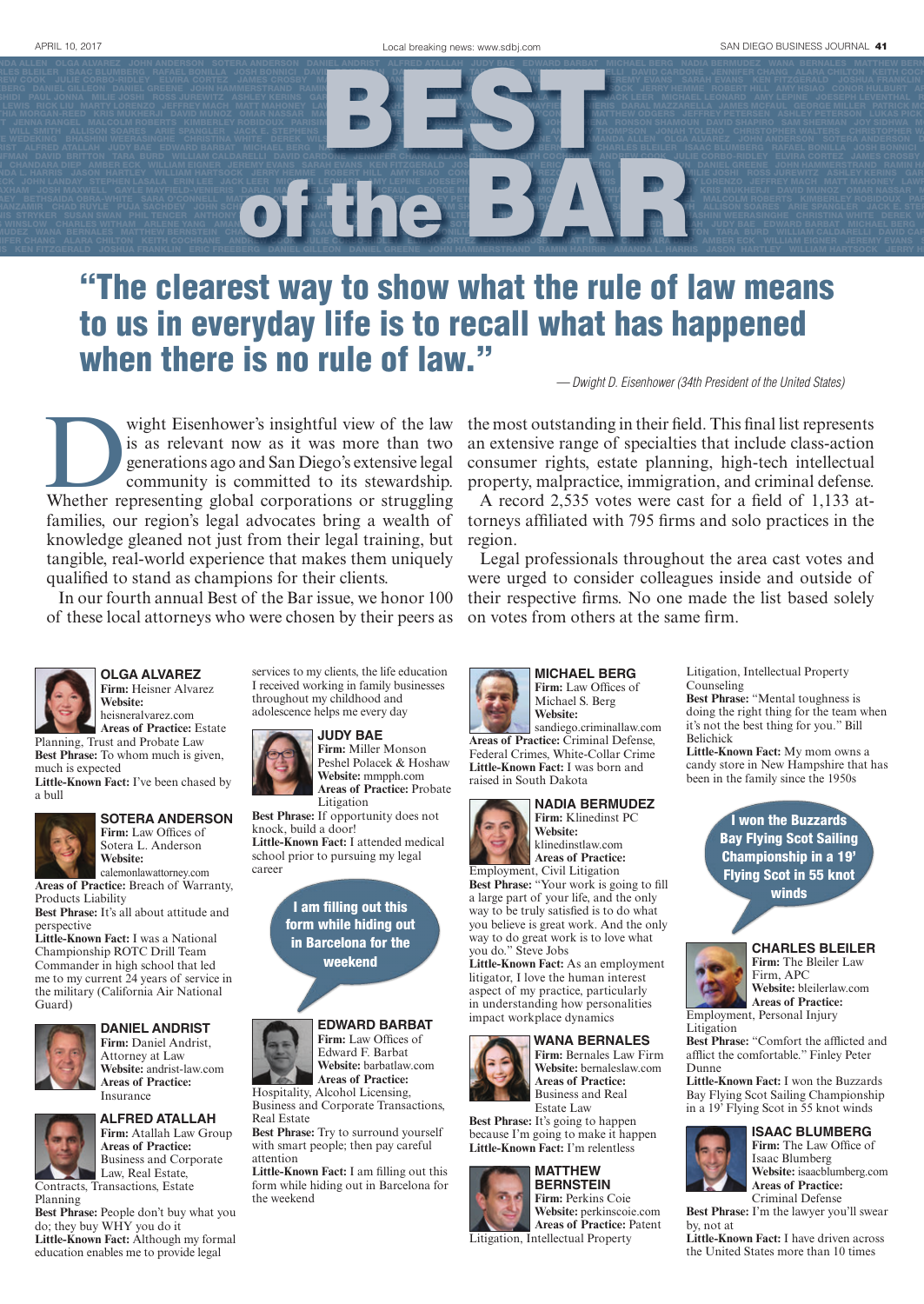

**RAFAEL BONILLA** Firm: Heisner Alvarez, APC **Website:** 

heisneralvarez.com **Areas of Practice:** Trust Litigation, Estate Planning, Business Litigation **Best Phrase:** "The secret of getting ahead is getting started." Mark Twain **Little-Known Fact:** My favorite city to be in is Paris. My favorite to eat in is Florence. My favorite to relax in is Granada



**JOSHUA BONNICI Firm:** Bonnici Law Group, APC **Website:**

bonnicilawgroup.com **Areas of Practice:** Personal Injury, Disability Appeals

**Best Phrase:** My socks are usually cooler than me.

**Little-Known Fact:** I have a personal goal to ride my bicycle 2,500 miles this year



**DAVID BRANFMAN Firm:** Branfman Law

Group, P.C. **Website:** branfman.com **Areas of Practice:**

Intellectual Property, Entertainment **Little-Known Fact:** I still own my 1966 Ludwig black oyster pearl Ringo-lookalike drum set



**TARA BURD Firm:** T. Burd Law

> Group, APC **Website:**  tburdlawgroup.com

**Areas of Practice:** Civil Litigation, Probate Litigation

**Best Phrase:** It's never too early **Little-Known Fact:** I played the clarinet in marching band in high school



Canada

#### **JENNIFER CHANG Firm:** Gresham Savage **Website:**

greshamsavage.com **Areas of Practice:** Real Estate Transactions, Corporate **Best Phrase:** Be somebody who makes everybody feel like a somebody **Little-Known Fact:** I was born in

> I ran the Boston Marathon and loved it



**ALARA CHILTON Firm:** Law Office of Alara T. Chilton

**Website:**  lawofficeofalarachilton.com **Practice:** Criminal Defense Consumer Rights Litigation

**Best Phrase:** Be the change you want to see in the world **Little-Known Fact:** I ran the Boston

Marathon and loved it



**KEITH COCHRAN Firm:** Fitzgerald Knaier LLP **Website:** 

fitzgeraldknaier.com **Areas of Practice:** Business Litigation **Best Phrase:** If nothing is going right,



then go left



**Website:** divorcesd.com **Areas of Practice:**  Family Law

**Best Phrase:** I break up marriages **Little-Known Fact:** I am a former professional radio announcer



**Firm:** Hurst & Hurst juliecorboridley.com

**Areas of Practice:** Litigation **Best Phrase:** The only difference between you and someone you envy is that you settled for less **Little-Known Fact:** I'm a weekend baker and candy-maker



**Firm:** Sullivan Hill Lewin **Website:** sullivanhill.com

Construction Law, Insurance Law, Commercial and Business Litigation **Best Phrase:** We will be known forever by the tracks we leave

**Little-Known Fact:** I participated in the Junior Olympics for Tae Kwon Do

### **JAMES CROSBY**



**Website:** crosbyattorney.com; **Areas of Practice:** Business Litigation,

Trial Representation **Best Phrase:** No matter where you go,

there you are **Little-Known Fact:** I was a marine biologist before becoming a lawyer

### **MATT DEEN**



**Website:** blackdeenlaw.com **Areas of Practice:** 

Business Law, Estate Planning **Best Phrase:** No one looks back on their life and remembers the nights they got plenty of sleep **Little-Known Fact:** If I wasn't an attorney, I would be a professional

### **CHANDARA DIEP**

**Firm:** RJS Law **Website:** rjslawfirm.com **Areas of Practice:** Tax **Best Phrase:** If it doesn't

challenge you, it doesn't change you **Little-Known Fact:** I am a spelling bee champ



mountain guide

**Firm:** Zeldes Haeggquist & Eck, LLP **Website:** zhlaw.com

**Areas of Practice:**  Employment, Class Actions, Securities **Best Phrase:** "The probability that we may fail in the struggle ought not to deter us from the support of a cause we believe to be just." Abraham Lincoln **Little-Known Fact:** Shortly after Rollerblades first came out, I traveled to San Francisco and entered a Rollerblade race in hilly Golden Gate Park — and I didn't even know how to brake yet



**WILLIAM EIGNER** Firm: Procopio, Cory, Hargreaves & Savitch LLP **Website:** procopio.com **Areas of Practice:** 

Corporate, Mergers and Acquisitions **Best Phrase:** Companies buy companies that look like them. Try to look like them

**Little-Known Fact:** I was a U.S. Supreme Court judicial intern, helping to write speeches and reports for Chief Justice Warren Burger



**Website:** csllegal.com **Areas of Practice:** Sports,

Entertainment, Business **Best Phrase:** Embrace the struggle; change in character comes with challenges

**Little-Known Fact:** I traveled the world in three months seeing 19 countries, 29 cities and 3 baseball games

### **SARAH EVANS**

**Firm:** Schwartz Semerdjian Cauley & Moot, LLP

**Website:** sscmlegal.com **Areas of Practice:** Employment Law **Best Phrase:** There is no work-life balance — there is just a balanced life, and it is a wonderful thing **Little-Known Fact:** As a Kentucky native, my favorite food is country ham, which is hard to find in San Diego

> I dunked a basketball on my 50th birthday and haven't come close to doing so since



**KENNETH FITZGERALD Firm:** Fitzgerald Knaier LLP **Website:** 

fitzgeraldknaier.com **Areas of Practice:** Business Litigation, Intellectual Property Litigation **Best Phrase:** "Without music, life would be an error." Friedrich Nietzsche **Little-Known Fact:** I dunked a basketball on my 50th birthday and haven't come close to doing so since

### **JOSHUA FRANKLIN**

**Firm:** Franklin Soto LLP **Website:** franklinsoto.law **Areas of Practice:**  Insurance Bad Faith

Litigation, Business Litigation **Best Phrase:** If you always tell the truth, you never have to remember what you said

**Little-Known Fact:** For the past two years I have coached my son's tee ball and Little League teams

### **ERIC FREEBERG Firm:** Eric O. Freeberg, APLC **Website:** freeberglaw.com



**Best Phrase:** Change is inevitable but growth is optional

**Little-Known Fact:** I was the first child born in U.S. from parents who were Vikings



**Firm:** Gilleon Law Firm **Website:**  gilleonlawfirm.com

**DAN GILLEON**

**Areas of Practice:**  Civil Litigation, Injury, Employment, Civil Rights

**Best Phrase: "**Courage is being scared to death but saddling up anyway." John Wayne

**Little-Known Fact:** I like to hunt for sea glass at the beach (please don't tell anybody)



**DANIEL GREENE**

**Firm:** The Law Offices of Kerry L. Armstrong, APLC **Website:**

sandiegodefenselawfirm.com **Areas of Practice:** Criminal Defense **Best Phrase:** Iuventus stultorum magister

**Little-Known Fact:** Despite the accent, I am not from the East Coast — #SanDiegoNative



**JOHN HAMMERSTRAND Firm:** Chihak & Martel **Website:** chihaklaw.com **Areas of Practice:** 

Personal Injury, Medical Malpractice/ Aviation

Best Phrase: Good enough rarely is **Little-Known Fact:** One of my best friends and guiding lights is a WWII veteran, long time fly-buddy, and all around great man, George Parker



### **RAMIN HARIRI** Firm: Hariri Law Group **Website:** haririlaw.com **Areas of Practice:**  Personal Injury

### **JASON HARTLEY Firm:** Stueve Siegel Hanson LLP

man does that counts

**Website:** stuevesiegel.com **Areas of Practice:**  Antitrust, Class Action, Consumer Law

**Best Phrase:** The world cares very little about what a man knows; it is what a

> **Firm:** William D. Hartsock, Tax Attorney Inc.

**WILLIAM HARTSOCK**

**Website:** thetaxlawyer.com

**Little-Known Fact:** I have visited 46 states and over 40 countries

**Areas of Practice:** Taxation-Audits,

**Little-Known Fact:** I've raced Porsches on professional racetracks, and hunted grizzly bear with a bow and arrow

> **JERRY HEMME** Firm: Goode, Hemme &

sandiegoattorney.com **Areas of Practice:** Real Estate, Business

Peterson, APC **Website:** 

**Best Phrase:** Doing the average keeps

**Little-Known Fact:** I worked as an usher in the 1972 Munich Olympics

Appeals, Tax Litigation

Litigation

**Reserves** 

the average down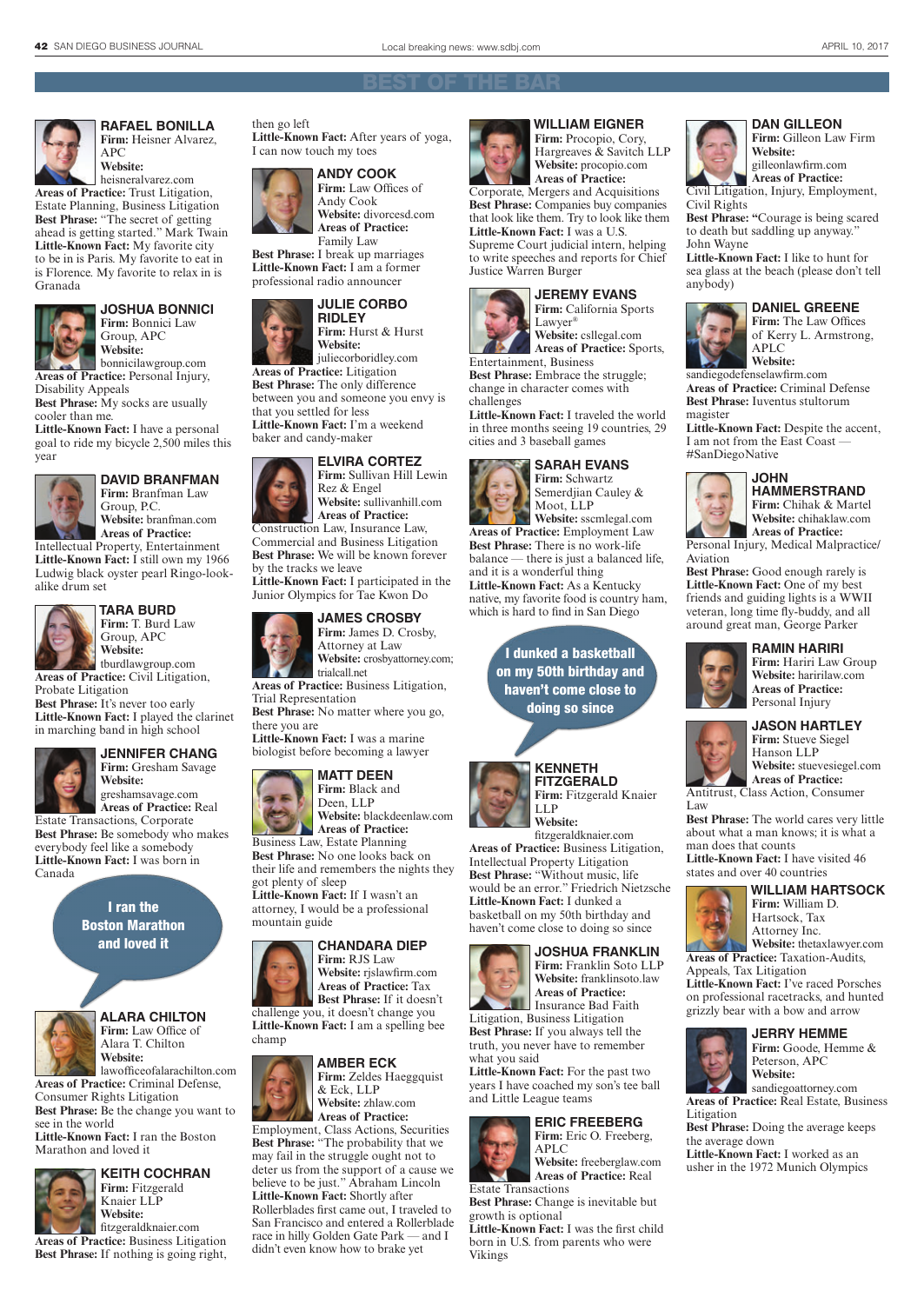

**ROBERT HILL Firm:** Law Offices of Robert L. Hill, APC **Website:** rlhfirm.com **Areas of Practice:** 

Business Litigation, Personal Injury Litigation

**Best Phrase:** "Effort and courage are not enough without purpose and direction." John F. Kennedy **Little-Known Fact:** My high school graduating class in North Dakota had 35 students (I was one of three valedictorians)



### **AMY HSIAO Firm:** Hsiao Law, PC

**Website:** hsiaolaw.com **Areas of Practice:** Estate Planning

**Little-Known Fact:** I used to be a Taiwanese opera actress



**CONOR HULBURT Firm:** The McClellan Law Firm

**Website:** mcclellanlaw.com **Areas of Practice:**  Personal Injury

**Best Phrase: "**Don't worry about a thing, 'cause every little thing gonna be alright." Bob Marley

**Little-Known Fact:** I married my study partner from law school and now we have two amazing boys together



#### **AREZOO JAMSHIDI Firm:** Lewis Brisbois

Bisgaard & Smith LLP **Website:** lewisbrisbois.com **Areas of Practice:** Civil

Litigation, Appeals **Best Phrase:** Always ask for what you

want **Little-Known Fact:** I secretly love math



### **PAUL JONNA Firm:** LiMandri & Jonna LLP **Website:** limandri.com

**Areas of Practice:**  Business Litigation, Personal Injury,

Wrongful Death **Best Phrase:** What we think or what we know or what we believe is, in the end, of little consequence. The only thing of consequence is what we do

**Little-Known Fact:** My wife and I have four young children and a fifth on the way. They're a great blessing and fill our life with joy



### **DEEPALIE MILIE**

**JOSHI Firm:** Joshi Law Group **Website:** joshilawgroup.com **Areas of Practice:** 

Bankruptcy Law, Business Law Best Phrase: "I love to see a young girl go out and grab the world by the lapels. Life's a bitch. You've got to go out and kick ass." Maya Angelou **Little-Known Fact:** My hometown is

the Mule Capital of the world



### **ROSS JUREWITZ**

**Firm:** Jurewitz Law Group **Website:** jurewitz.com **Areas of Practice:** Plaintiff Personal Injury

**Best Phrase:** "If worms carried pistols, birds wouldn't eat them." Coach Darrell Royal

**Little-Known Fact:** I am a huge fan of the University of Texas Longhorns sports and have traveled to see numerous games across the country,





**ASHLEY KERINS Firm:** Sullivan Hill Lewin Rez & Engel **Website:** sullivanhill.com

**Areas of Practice:** Real Estate, Corporate Transactions, Tax **Best Phrase:** The grass is always greener where you water it **Little-Known Fact:** I won a state championship in basketball twice



Firm of Klueck & Hoppes, APC **Website:** familylawsandiego.com **Areas of Practice:** Family Law, ADR

(Mediation and Collaborative Law) **Little-Known Fact:** I have read the Bible before congregations on three continents



**Firm:** Law Offices of Erin J. Lee **Website:** erinjlee.com **Areas of Practice:**

**Best Phrase:** You can do it! **Little-Known Fact:** I was in a Broadway musical

> I have a really hard time coming up with little-known facts about myself



**Website:** chpllaw.com **Areas of Practice:** Litigation **Best Phrase:** "Things are going to start happening to me now." Navin R.

Johnson (Steve Martin) in "The Jerk" **Little-Known Fact:** I have a really hard time coming up with little-known facts about myself



**Areas of Practice:** Transactional Corporate

**Best Phrase:** Sign here; initial there **Little-Known Fact:** I worked as a physicist for seven years before starting law school

### **JOSEPH LEVENTHAL**

**Firm:** Dinsmore & Shohl LLP **Website:** dinsmore.com **Areas of Practice:**

Commercial Litigation **Best Phrase:** "Don't take anything personally. Nothing others do is because of you. What others say and do is a projection of their own reality." Don Miguel Ruiz **Little-Known Fact:** My dream

retirement is to own and work in a restaurant



**RAY LEWIS Firm:** Law Offices of Ramon E. Lewis **Website:** raylewislaw.com **Areas of Practice:** Elder

Abuse, Medical Malpractice, Serious Personal Injury, Wrongful Death **Best Phrase:** Elder abuse in any form

should not be tolerated **Little-Known Fact:** I moonlighted in the Navy as a limo driver while stationed in San Diego



**Firm:** Perkins Coie LLP **Website:** perkinscoie.com **Areas of Practice:** White Collar and Investigations,

**Best Phrase:** Good, better, best never let it rest until your good is better and your better is best

**Little-Known Fact:** My dog is named after Arya Stark, not the hotel in Las Vegas



**MARTY LORENZO Firm:** Kilpatrick Townsend & Stockton LLP **Website:**

kilpatricktownsend.com **Areas of Practice:** Corporate Mergers and Acquisitions, Finance **Best Phrase:** "I don't like that man; I must get to know him better." Abraham Lincoln

**Little-Known Fact:** I day-hiked Mount Whitney, but will take my time next time



**Firm:** Mach Law **Website:** mach-law.com **Areas of Practice:** Family Law

**Best Phrase:** Serve and give to others **Little-Known Fact:** Privacy is important to me



**Website:** maxhamfirm.com **Areas of Practice:** Patents, Trademarks, Copyrights, Trade Secrets **Best Phrase:** It has to be done right,

not just good enough **Little-Known Fact:** My high school graduating class was one of the largest in several years — 16



**JOSH MAXWELL Firm:** Hone Maxwell LLP **Website:** honemaxwell.com

**Areas of Practice:** Tax **Best Phrase:** Time to make the donuts **Little-Known Fact:** My wife and I got married eight days after we met



**Firm:** Mayfield Bustarde LLP Website: mayfieldbustarde.com **Areas of Practice:** Business,

Employment, Real Estate **Best Phrase:** A journey of 1,000 miles begins with the first step **Little-Known Fact:** I attended junior high and high school in Houston, Texas

I am a former science educator and a California licensed general contractor since 1977



**DARAL MAZZARELLA Firm:** Mazzarella & Mazzarella LLP **Website:**

mazzarellalaw.com **Areas of Practice:** Real Estate Litigation, Business and Commercial Litigation

**Best Phrase:** Dedication, focus and hard work assure success **Little-Known Fact:** I am a former science educator and a California licensed general contractor since 1977



**JAMES MCFAUL Firm:** Dunn DeSantis Walt & Kendrick, LLP **Website:** ddwklaw.com **Areas of Practice:**

Professional Liability Defense, Employment Defense, Business/ Commercial Litigation, Risk Management Counseling **Best Phrase:** "Have fun storming the castle." Miracle Max (Billy Crystal) in "The Princess Bride"

**Little-Known Fact:** I actually do have an inside voice (sometimes)



**GEORGE MILLER Firm:** Shustak Reynolds & Partners, P.C. **Website:** shufirm.com **Areas of Practice:** Securities and Business Litigation

**Best Phrase:** "You've got to think lucky. If you fall into a mud hole, check your back pocket — you might have caught a fish." Coach Darrell Royal **Little-Known Fact:** I can recite the preamble to the Constitution in song form



**PATRICK MONROE Firm:** Best Best &

Krieger LLP **Website:** bbklaw.com **Areas of Practice:**

Corporate & Securities, Mergers & Acquisitions, Business Transactions **Best Phrase:** An ounce of prevention is worth much more than a pound of cure

**Best Phrase:** Do the right thing, even

**Little-Known Fact:** I grew up in a small town with one traffic light and no fast

N DIEGO BUSINESS JOURNAL

when no one is looking



food restaurants

Estate

#### **CYNTHIA MORGAN-REED Firm:** Morgan Reed Law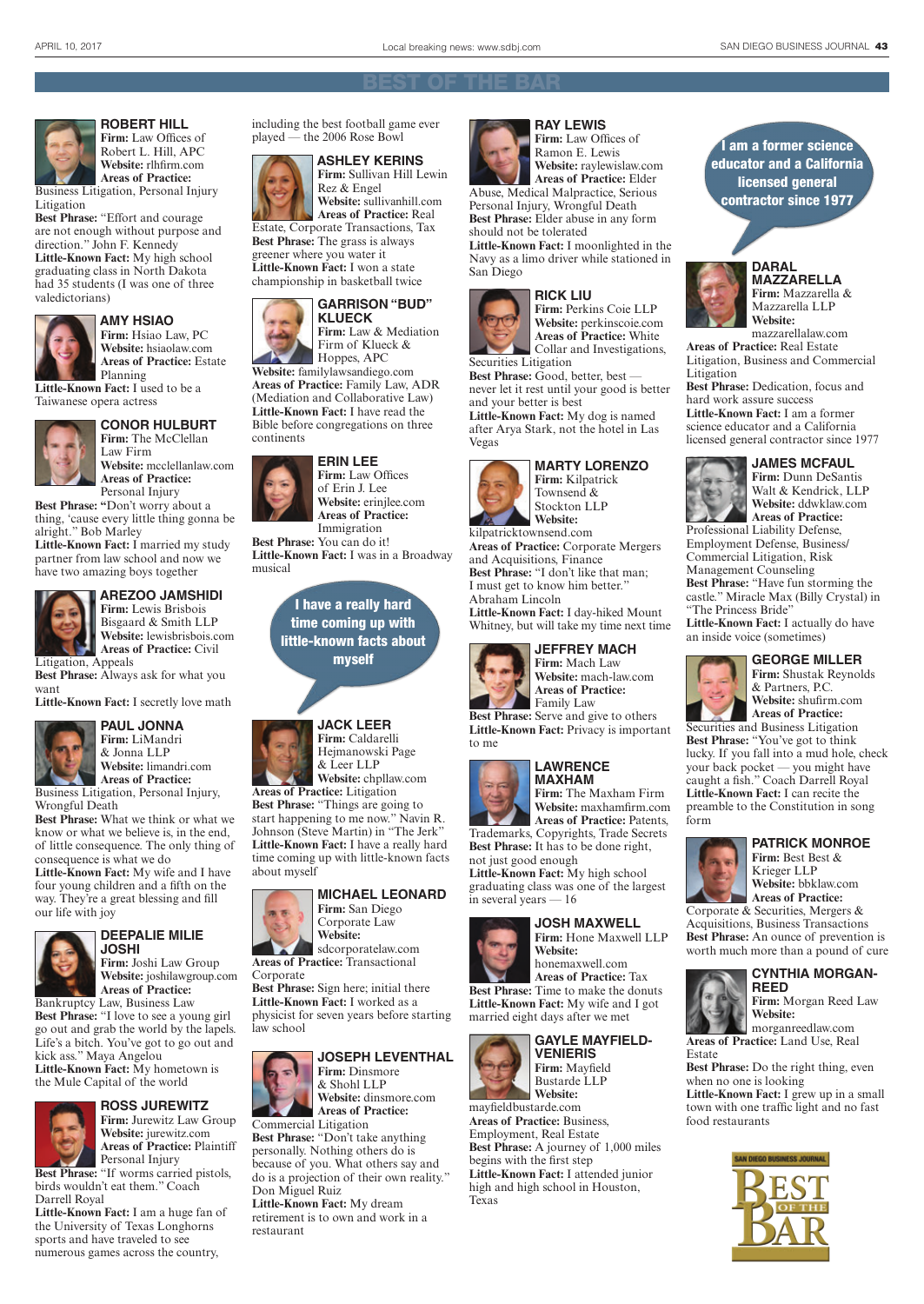

**KRIS MUKHERJI Firm:** Law Office of Kris Mukherji **Website:**

 kmsdlawoffice.com **Areas of Practice:** Business Law, Estate Planning, Probate

**Best Phrase:** "He who has health, has hope; and he who has hope, has everything." Thomas Carlyle **Little-Known Fact:** I attended a boarding school from first through seventh grade





missionlegalcenter.com **Areas of Practice:** Personal Injury, Wrongful Death

**Best Phrase:** Perfect practice makes perfect games

**Little-Known Fact:** I'm the world's worst dancer

### I was born in Afghanistan and immigrated to the U.S. as a refugee



#### **MACYH NAWAEY Firm:** SD Lawyer

**Website:** sdlawyer.com **Areas of Practice:** Personal Injury, Car Accidents **Best Phrase:** May the dreams you dream today be the life you live tomorrow

**Little-Known Fact:** I was born in Afghanistan and immigrated to the U.S. as a refugee



#### **BETH OBRA-WHITE Firm:** Dummit, Buchholz & Trapp **Website:** dbt.law

**Areas of Practice:** Medical Malpractice Defense, Insurance,

Construction, Employment & Business Litigation **Best Phrase:** "Be present in all things

and thankful for all things." Maya Angelou

**Little-Known Fact:** I lived at Earl's Court in London, England for a spell



**SARA O'CONNELL Firm:** McNamara Benjamin

**Website:** mcnamarallp.com **Areas of Practice:**

Intellectual Property Litigation, White-Collar Criminal Defense

**Best Phrase:** It's not the tragedies that kill us; it's the messes." Dorothy Parker **Little-Known Fact:** After we evacuated from our Capitol Hill office building on 9/11, the member of Congress for whom I worked moved our entire office to my home for the day



odgerslawgroup.com **Areas of Practice:** Dental Law, Business/Corporate Law, Estate

Planning **Best Phrase:** Life is too short to be small

**Little-Known Fact:** I have still not decided what football team I will be rooting for next year. The Chargers broke my heart



**Firm:** Law Offices of Jeffrey T. Petersen, P.C. **Website:** lawofficesjtp.com **Areas of Practice:** Corporate and Securities Law **Best Phrase:** Practice like you want there to be a few less lawyer jokes **Little-Known Fact:** I knew "Moonlight" had won the whole time

> I am a fourthgeneration California attorney and the first female attorney in my family



**ASHLEY PETERSON Firm:** Law Office of Ashley M. Peterson

ashleypetersonlaw.com **Areas of Practice:** Real Estate, Business, Probate **Best Phrase:** Do something today that

you will be proud of tomorrow **Little-Known Fact:** I am a fourthgeneration California attorney and the first female attorney in my family

### **JENNA RANGEL**

**Firm:** Zeldes Haeggquist & Eck, LLP **Website:** zhlaw.com **Areas of Practice:**

Employment Law - Plaintiffs **Best Phrase:** "I've learned that people will forget what you said, people will forget what you did, but people will never forget how you made them feel." Maya Angelou

**Little-Known Fact:** I'm a firstgeneration Italian, second-generation Portuguese, and all San Diego native

#### **MALCOLM ROBERTS Firm:** Landay Roberts LLC



**Best Phrase:** "Nothing in this world can take the place of persistence." Calvin Coolidge

**Little-Known Fact:** I once hiked to the top of Mount Whitney



**ROBIDOUX Firm:** Maggio Kattar Nahajzer + Alexander PC **Website:**

maggio-kattar.com **Areas of Practice:** Immigration **Best Phrase:** What matters is that you always do your best and give 110 percent in work, in play and in relationships

**Little-Known Fact:** I grew up making all types of arts and crafts and sewing clothes with my grandmother.



### **PARISIMA ROSHANZAMIR**

**Firm:** Roshanzamir Law **Website:**

roshanzamirlaw.com **Areas of Practice:** Personal Injury **Best Phrase:** Never surrender

**Little-Known Fact:** Mint chocolate chip is the best flavor



**CHAD RUYLE Firm:** Ruyle & Ruyle **Website:** ruyleandruyle.com

### **Areas of Practice:** Estate Planning

**Best Phrase:** "Try not to become a man of success. Rather, become a man of value." Albert Einstein **Little-Known Fact:** I am expecting my

first child



**PUJA SACHDEV Firm:** Sachdev Legal Group, APC

sachdevfamilylaw.com **Areas of Practice:** Family Law Litigation, Mediation

**Best Phrase:** "A woman is like a tea bag; you never know how strong it is until it's in hot water." Eleanor Roosevelt

**Little-Known Fact:** I don't like berries. I don't like cherries because it rhymes with berries

> Despite the fact I live on a golf course, I have never played a round in my life





Business Litigation

**Best Phrase:** All work and no play makes John a dull boy **Little-Known Fact:** Despite the fact I live on a golf course, I have never played a round in my life



**Firm:** RJS Law **Website:** rjslawfirm.com **Areas of Practice:** Tax Law, White-Collar Criminal Defense

**RONSON SHAMOUN**

**Best Phrase:** You have to believe in order to achieve

**Little-Known Fact:** I was born on July 4, 1976, the 200-year anniversary of our country



David P. Shapiro, APLC **Website:** davidpshapirolaw.com

**Areas of Practice:** Criminal Defense **Best Phrase:** A good name is better than good perfume

**Little-Known Fact:** I sometimes don't wear socks with shoes, unless I'm going to court

#### **JOY SIDHWA**



**Areas of Practice:** Antitrust, Consumer Protection, Unfair Competition, Class Actions **Best Phrase:** "Be so good they can't ignore you." Steve Martin **Little-Known Fact:** My middle name, Montha, used to be my first name. "Joy" was just a nickname. I had it legalized as my first name because no one called me Montha.



#### **MONICA SLEV Firm:** Stryker Slev Law Group **Website:** strykerslev.com

**Areas of Practice:** Construction Law **Best Phrase:** Always be the best you

can possibly be **Little-Known Fact:** I'm a huge movie fan



**ALLISON SOARES Firm:** RJS Law **Website:** rjslawfirm.com

**Areas of Practice:** Tax **Best Phrase:** It is nice to be important but it is more important to be nice

**Little-Known Fact:** I grew up on a farm in Wisconsin



**ARIE SPANGLER Firm:** The Spangler Firm **Areas of Practice:** Business, Real Estate,

Professional Liability **Best Phrase:** "Civility is not a sign of weakness." John F. Kennedy **Little-Known Fact:** I moonlight as a photographer



**JACK STEPHENS Firm:** Stephens Law Group **Website:** jackstephens.com

**Areas of Practice:** Estate Planning, Elder Abuse **Best Phrase:** Where there's a Will,

there's a way. Where there's a Trust, there's a better way **Little-Known Fact:** Due to a catastrophic accident, I lost my trial

law practice in Houston. After moving to San Diego, I built an estate planning practice which I began at age 46

Group

Estate, Business Organizations **Best Phrase:** The deal's done

> Law **Website:**

**Areas of Practice:** Employee Rights - Harassment, Discrimination,

**Best Phrase:** Start preparing for trial from the day you take the case **Little-Known Fact:** I spent a summer selling T- shirts at the Del Mar Fair

> LLP **Website:**

**PHILIP TENCER Firm:** TencerSherman

tencersherman.com

**Areas of Practice:** Complex Business

**Best Phrase:** The good of the people is

**Little-Known Fact:** I grew up in Cardiff-

with the Rolling Stones

Retaliation

Litigation

by-the-Sea

the greatest law

**Little-Known Fact:** I've been on stage

**SUSAN SWAN Firm:** Swan Employment

swanemploymentlaw.com

**DENNIS STRYKER Firm:** Stryker Slev Law

**Website:** strykerslev.com **Areas of Practice:** Real